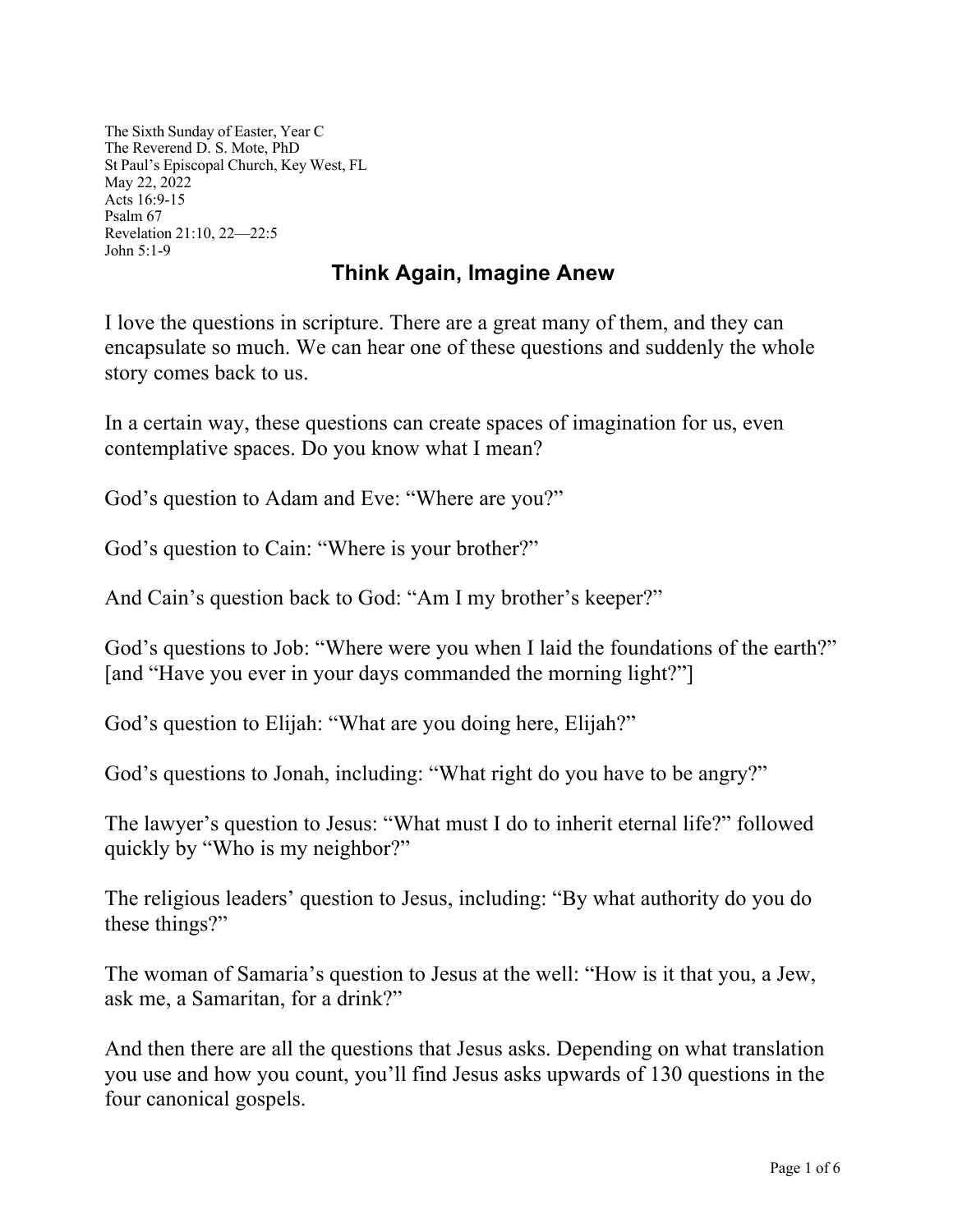Questions to lots of different people, starting early at age 12 to his parents who were so fretful about what had happened to him. They go back to the temple in Jerusalem and he asks, "Why were you searching for me? Did you not know I had to be about my Father's business?"

He starts early, and he doesn't stop. All the way through, he asks things like…

[To the woman of Samaria at the well: "Will you give me a drink?"]

To the crowds in the Sermon on the Mount: "Why are you anxious?"

[To the disciples in the midst of a storm: "Why are you terrified?"]

To the disciples before a crowd of 5,000+: "How many loaves do you have?"

To the disciples after washing their feet: "Do you know what I have done to you?"

[To the critics of the woman anointing his feet in Bethany: "Why are you bothering this woman?"]

[To the demons plaguing the man in Gerasa: "What is your name?"]

[To the crowd when the woman with a hemorrhage grabbed his cloak: "Who touched me?"]

[To a blind man after putting mud on his eyes: "Can you see anything?"]

[To Mary and Martha of Bethany after Lazarus dies: "Where have you laid him?"]

[To the police of the high priest: "If I have spoken rightly, why do you strike me?"]

He asks a lot of people a lot of questions, more than 130 more besides the ones I have just recited.

[To various people in various encounters: "What do you want me to do for you?" "What do you want?"]

[Some of these questions are rhetorical; some are actual requests for responses.]

And then, there's his question in today's gospel. A question to a man lying in a portico near the pool of Bethesda, an important public mikveh or ritual bath in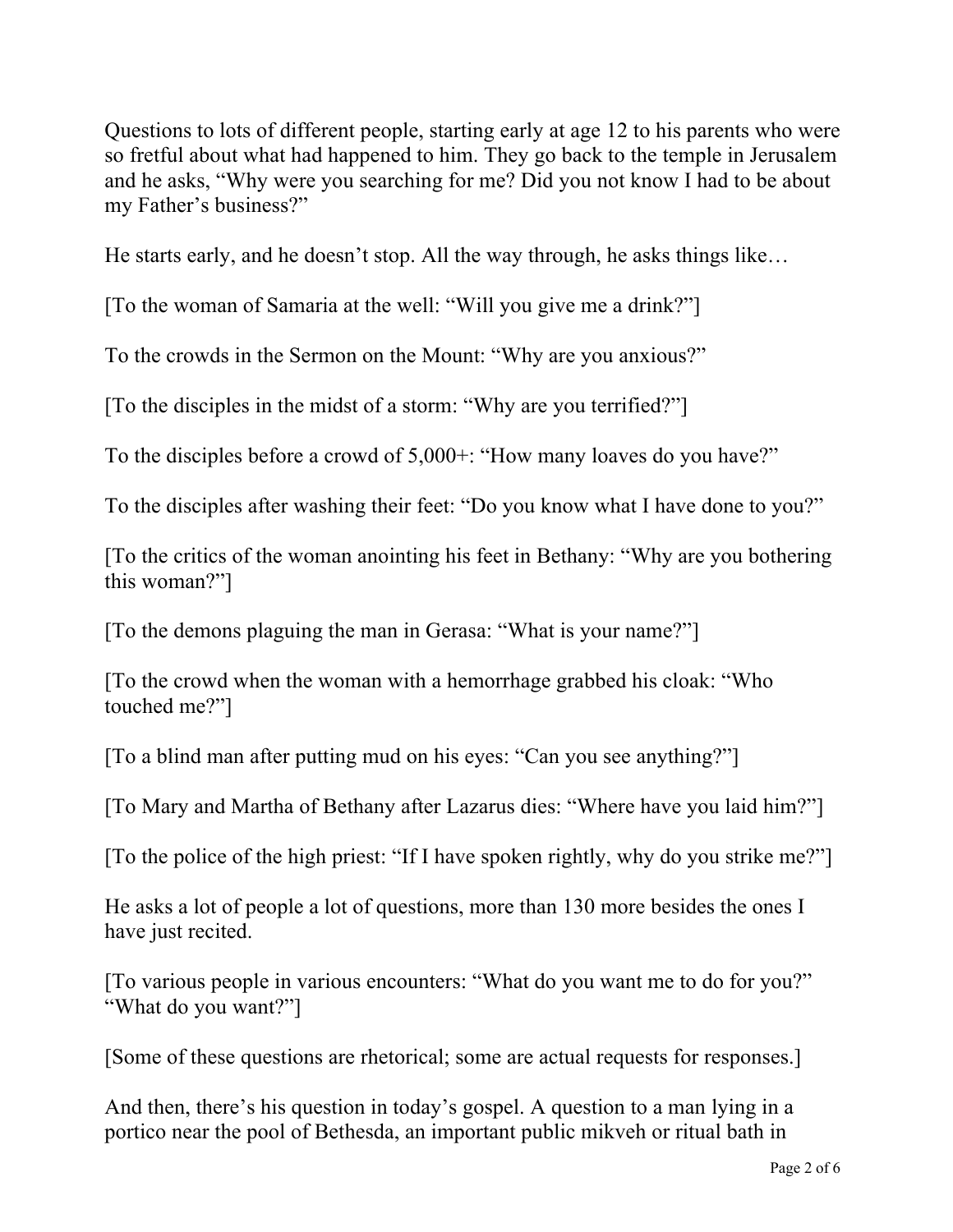Jerusalem near the Sheep Gate. A question to a man who has been sick for a very long time.

The question is, "Do you want to be made well?"

This question doesn't seem to be a rhetorical one. Jesus is asking the man about what he truly desires.

"Do you want to be made well?"

The man responds, but he doesn't actually answer the question, does he?

Instead, he launches into an account of how he has been trying to be the first one to get into the pool of Bethesda when the waters are stirred because the first person in is always healed of their ailment.

He has been ill for 38 years. We don't know if he's been hanging out near the pool of Bethesda for all those years trying to be the first one in when the waters are stirred. But we do know he's been there a long time and has been unsuccessful. Someone else always gets there first. He says it's because he doesn't have anyone to help him.

I have some questions about his answer.

Why is this his answer? Is it a well-practiced, oft-recounted tale of woe? Is it his usual schtick; does he offer it up as an excuse for why he can't accomplish his mission? Does he run through this sad history regularly to solicit alms from passersby on their way to the ritual baths?

Jesus the Christ is standing in front of him asking him if he wants to be made well. All he has to say is yes or no. There will be required actions if he says yes. But it starts with yes or no.

## *Do you want to be made well?*

Maybe this is the first time anyone has ever asked him if he wants to be made well. Maybe it's the first time anyone has asked him about his life or himself.

Maybe he doesn't know what he wants. His life has been oriented around his illness for nearly forty years at least. His sole focus has been wishing to get into the pool first. This is the only path to healing he has been able to conceive, to imagine. He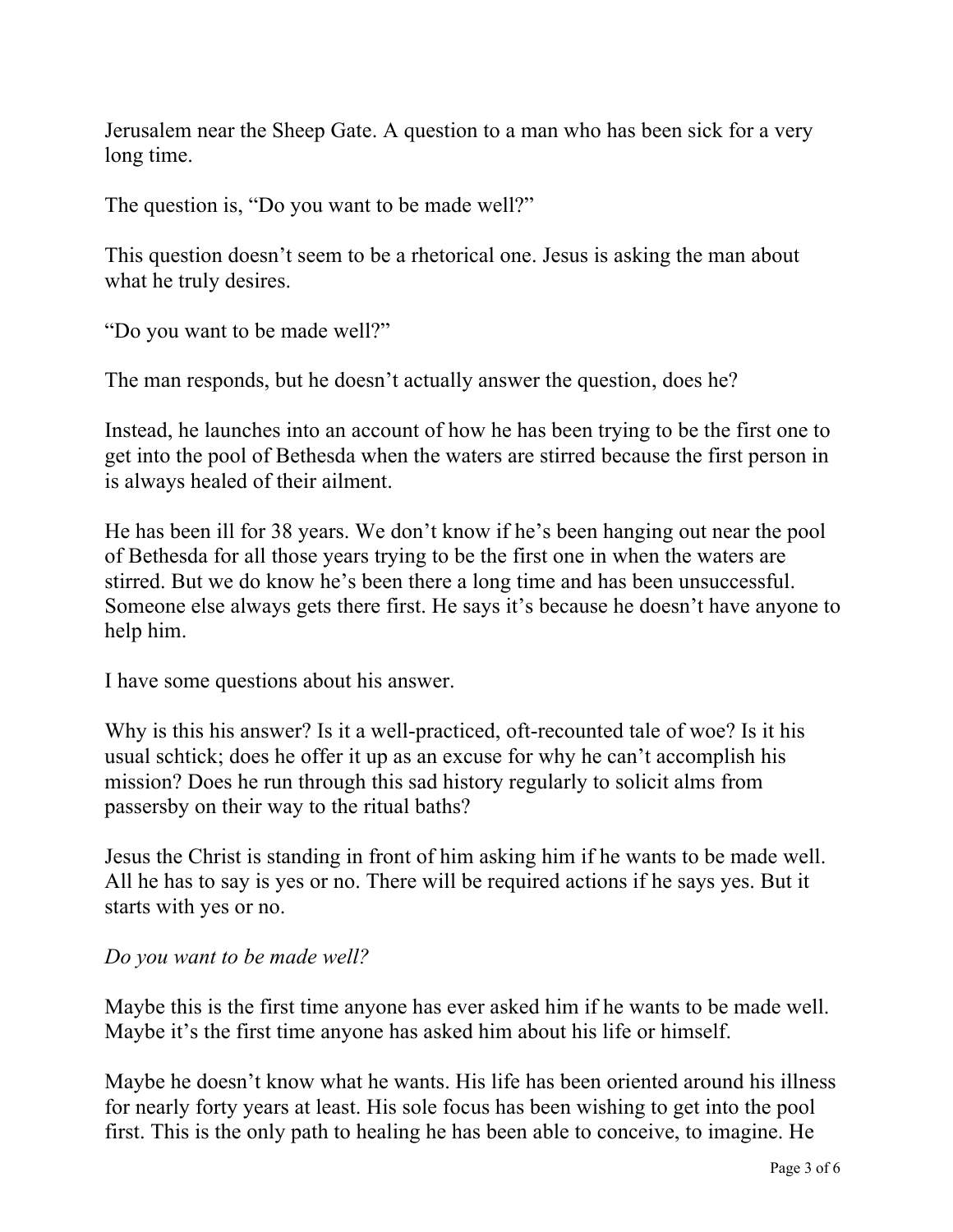knows that others have been successful in using this approach. And it's the one he is betting everything on. He is in a fixed mindset concerning how his healing will come, if it ever does.

Jesus has the power to make him well in that moment. His dreams can come true. His health can be restored. Something even better than jumping the line is on offer to him. But he can't imagine it, can he? His imagination has run dry.

Jesus doesn't wait until he gives an actual answer or the right answer. Jesus accepts what he is able to offer from within his stuck approach and gives him a new approach.

## *Stand up, take your mat and walk.*

Has he had the capacity to do this all these years and not known it? Has he underestimated himself and the strength of his body all this time?

How many times have I, have you been stuck and didn't know it? How many times have I, have you been fixated on a goal that somehow was decided as a long-term and far off one when it was actually already within our grasp?

The man is not required to sign a contract, recite a creed, undergo any initiation or hazing, or be approved by any religious or governmental body. All he has to do is act on Jesus' instructions. John says upon Jesus' giving of those instructions, the man is made well. And he does what Jesus says: he stands up, takes his mat and walks.

His life is transformed. How? He is mobile. He is no longer an invalid. Rather, he is validated as a person. His life can be about something else now, about walking in health rather than lamenting a lack of health and a lack of help.

For 38 years he thought the most direct way of obtaining healing was getting into a pool several yards from where he lay.

In an instant, he learns there's a much more direct way. To his credit, he accepts it. He stands up and walks. He could have refused. Jesus doesn't make him do it. But Jesus offers it to him, makes the way crystal clear.

Imagine this man's courage. To let go in an instant a plan he has lived on and lived by for 38 years. On the strength of a word from this passing rabbi.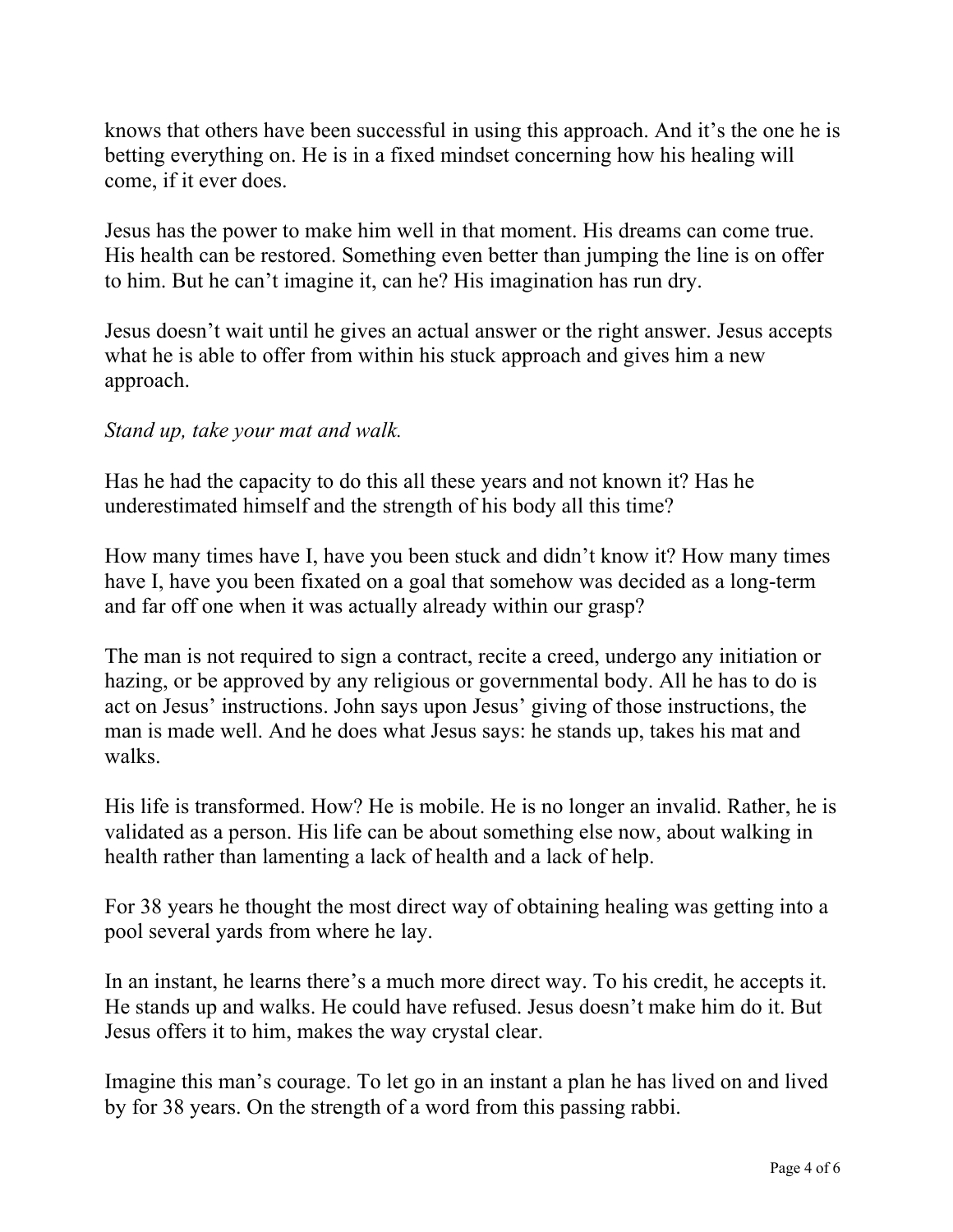In the first reading from Acts, Paul receives a request for help from someone in a vision. A man calling out in words Paul can understand pleads, "Come over to Macedonia and help us." Paul is willing to act on this message. He has seen enough and lived through enough now not to be surprised when messages come to him in dreams or bright lights or heavenly voices. He's been asked to do a lot of strange things; he has done them; and God has been faithful. And so, he's willing to act on this vision.

In the verses of Acts just before our reading today, we learn that Paul and his companions, including Timothy, had repeatedly thought they should enter one of the regions of Asia. Each time they an idea about Asia and how to get there, the Spirit prevented them one way or another. Acts says, "The spirit of Jesus hindered us." "The Holy Spirit would not allow us" to enter this place or that place.

Entering Asia was their idea. Going to Macedonia, the territory north of Greece and a Roman colony was the Holy Spirit's idea; and it was given to them in a dream, a vision in the night.

Acts says Paul and his companions immediately tried to cross over to Macedonia. But there was no direct flight, and there was no direct shipping route. So, they traveled with purpose and intention, clear on their mission, but their route was circuitous. They started in Troas, where they received the message; they had to go to Samothrace, then Neapolis, and at last to Philippi, a prominent city in Macedonia.

And when they got to Macedonia and into the city of Phillipi, they were looking: *Who was that who appeared and asked us to come and help?*

Can you imagine Paul, like, *I'll know him when I see him.* Right? *I saw him very clearly in my dream. I'll know him when I see him. We'll just have to wait and be patient.* So, they cased the joint, and they hang out for some days. And then it's coming on the sabbath, and they imagine that there will be a group of Jews praying together near a body of water if there's no synagogue. And, sure enough, they go down to the riverside and there is a prayer meeting. They went to a prayer meeting with a bunch of women.

Imagine if Paul had been insistent: *I have to find the man who appeared in my vision.* He encountered a group of women and among them a woman named Lydia, a follower of God, a wealthy woman, a merchant woman, a dealer in purple dye. She becomes the first Christian pastor in Europe.

It was Europe first not Asia first. The Spirit led them a different way, and if they